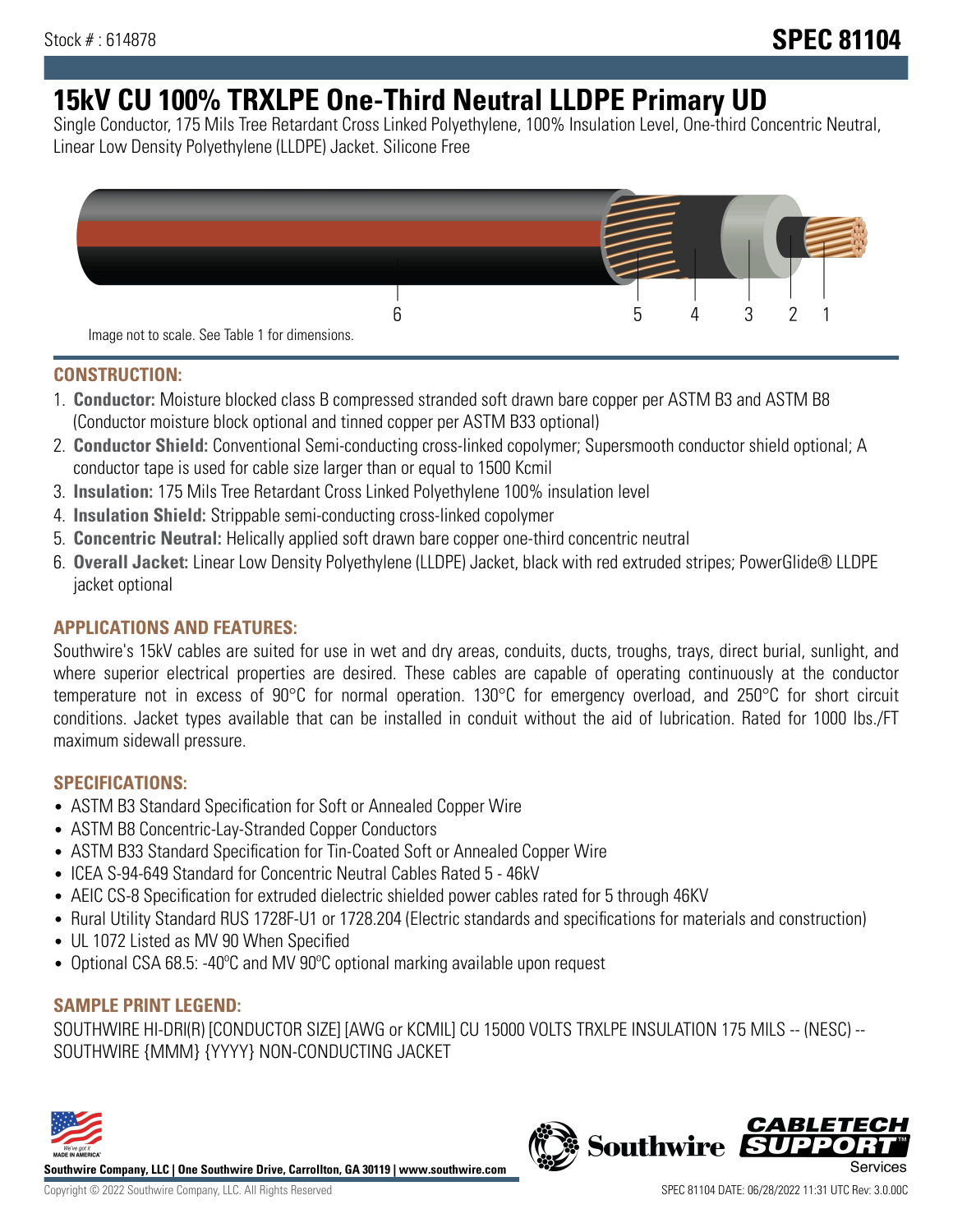## **Stock # : 614878 Stock # : 614878**

#### **Table 1 – Weights and Measurements**

| Stock<br>Number | Cond.<br><b>Size</b> | <b>Diameter</b><br>Over<br>Conductor | Diameter<br>Over<br>Insulation | Insul.<br><b>Thickness</b> | <b>Diameter</b><br>Over<br>Insulation<br><b>Shield</b> | Concentric<br><b>Neutral</b> | Neutral DC<br>Resistance<br>$25^{\circ}$ C | Jacket<br><b>Thickness</b> | Approx.<br><b>OD</b> | Approx.<br>Weight | Min<br><b>Bending</b><br>Radius | Max Pull<br>Tension* |
|-----------------|----------------------|--------------------------------------|--------------------------------|----------------------------|--------------------------------------------------------|------------------------------|--------------------------------------------|----------------------------|----------------------|-------------------|---------------------------------|----------------------|
|                 | AWG/<br>Kcmil        | inch                                 | inch                           | mil                        | inch                                                   | No. x AWG                    | $\Omega$ /1000ft                           | mil                        | inch                 | Ib<br>/1000ft     | inch                            | $\mathsf{lb}$        |
| 614878#         | 350<br>(37)          | 0.661                                | 1.057                          | 175                        | .157                                                   | 18x12                        | 0.092                                      | 50                         | .42                  | 1943              |                                 | 2800                 |

All dimensions are nominal and subject to normal manufacturing tolerances

◊ Cable marked with this symbol is a standard stock item

\* Pulling tension based on pulling eye directly connected to conductor

^ HiDri Plus - Water Blocking Powder. Black Jacket

# All black jacket

§ HiDri Plus - Water Blocking Powder. Black Jacket. CSA Listed

### **Table 2 – Electrical and Engineering Data**

| Cond<br>Size  | DC<br>Resistance<br>@25°C | АC<br>$\omega$ 90°C. | Capacitive<br>Resistance Reactance @<br>60Hz | Inductive<br>Reactance<br>@ 60Hz | <b>Charging</b><br>Current | <b>Dielectric</b><br>Loss | Zero<br>Sequence<br>Impedance* | Positive<br>Sequence<br>Impedance <sup>*</sup> | Short<br>Circuit<br>Current @<br>30 Cycle | Allowable<br>Ampacity in<br>Duct 90°C+ | Allowable<br>Ampacity<br><b>Directly</b><br>Buried 90°C‡ |
|---------------|---------------------------|----------------------|----------------------------------------------|----------------------------------|----------------------------|---------------------------|--------------------------------|------------------------------------------------|-------------------------------------------|----------------------------------------|----------------------------------------------------------|
| AWG/<br>Kcmil | $\Omega/1000$ ft          | $\Omega/1000$ ft     | $M\Omega^*1000$ ft                           | $\Omega/1000$ ft                 |                            | A/1000ft W/1000ft         | $O/1000$ ft                    | $\Omega$ /1000ft                               | Amp                                       | Amp                                    | Amp                                                      |
| 350<br>(37)   | 0.0308                    | 0.039                | 0.027                                        | 0.038                            | 0.316                      | 0.822                     | $0.134 + 0.037$ 0.043+ $0.037$ |                                                | 10467.7                                   | 390                                    | 475                                                      |

\* Calculations are based on three cables triplexed / concentric shield / Conductor temperature of 90°C / Shield temperature of 45°C / Earth resistivity of 100 ohmsmeter

† Ampacities are based on Figure 7 of ICEA P-117-734 (Single circuit trefoil, 100% load factor, 90°C conductor temperature, earth RHO 90, 36" burial depth) ‡ Ampacities are based on Figure 1 of ICEA P-117-734 (Single circuit trefoil, 100% load factor, 90°C conductor temperature, earth RHO 90, 36" burial depth)

### **Table 3 – Weights and Measurements (Metric)**

| Stock<br>Number | Cond.<br><b>Size</b> | <b>Diameter</b><br>Over<br>Conductor | Diameter<br>Over<br>Insulation | Insul.<br><b>Thickness</b> | <b>Diameter</b><br>Over<br>Insulation<br><b>Shield</b> | Concentric<br><b>Neutral</b> | Neutral DC<br>Resistance<br>$25^{\circ}$ C | Jacket<br><b>Thickness</b> | Approx.<br>0D | Approx.<br>Weight | Min<br>Bending | Max Pull<br>Tension* |
|-----------------|----------------------|--------------------------------------|--------------------------------|----------------------------|--------------------------------------------------------|------------------------------|--------------------------------------------|----------------------------|---------------|-------------------|----------------|----------------------|
|                 | AWG/<br>Kcmil        | mm                                   | mm                             | mm                         | mm                                                     | No. x AWG                    | $\Omega$ /km                               | mm                         | mm            | ka/km             | mm             | newton               |
| 614878#         | 350<br>(37)          | 16.79                                | 26.85                          | 4.44                       | 29.39                                                  | 18x12                        | 0.30                                       | 1.27                       | 36.07         | 2892              | 279.40         | 12460                |

All dimensions are nominal and subject to normal manufacturing tolerances

◊ Cable marked with this symbol is a standard stock item

\* Pulling tension based on pulling eye directly connected to conductor

^ HiDri Plus - Water Blocking Powder. Black Jacket

# All black jacket

§ HiDri Plus - Water Blocking Powder. Black Jacket. CSA Listed

### **Table 4 – Electrical and Engineering Data (Metric)**

| Cond<br>Size  | DC<br>Resistance<br>@25°C | АC<br>Resistance<br>@90°C | Capacitive<br>Reactance<br>@ 60Hz | Inductive<br>Reactance<br>@ 60Hz | Charging<br><b>Current</b> | <b>Dielectric</b><br>Loss. | Zero<br>Sequence<br>Impedance* | Positive<br>Sequence<br>Impedance* | Short<br>Circuit<br>Current @<br>30 Cycle | Allowable<br>Ampacity in<br>Duct 90°Ct | Allowable<br>Ampacity<br>Directly<br>Buried 90°C‡ |
|---------------|---------------------------|---------------------------|-----------------------------------|----------------------------------|----------------------------|----------------------------|--------------------------------|------------------------------------|-------------------------------------------|----------------------------------------|---------------------------------------------------|
| AWG/<br>Kcmil | $\Omega$ /km              | $\Omega$ /km              | $M\Omega^*$ km                    | $\Omega$ /km                     | A/km                       | W/km                       | $\Omega/1000$ ft               | $\Omega/1000$ ft                   | Amp                                       | Amp                                    | Amp                                               |
| 350<br>(37)   | 0.1010                    | 0.13                      | 0.0082                            | 0.1247                           | .037                       | 2.6969                     | $0.134 + j0.037$               | $0.043 + j0.037$                   | 10467.7                                   | 390                                    | 475                                               |





Southwire SUP

CABLETECI

Ð